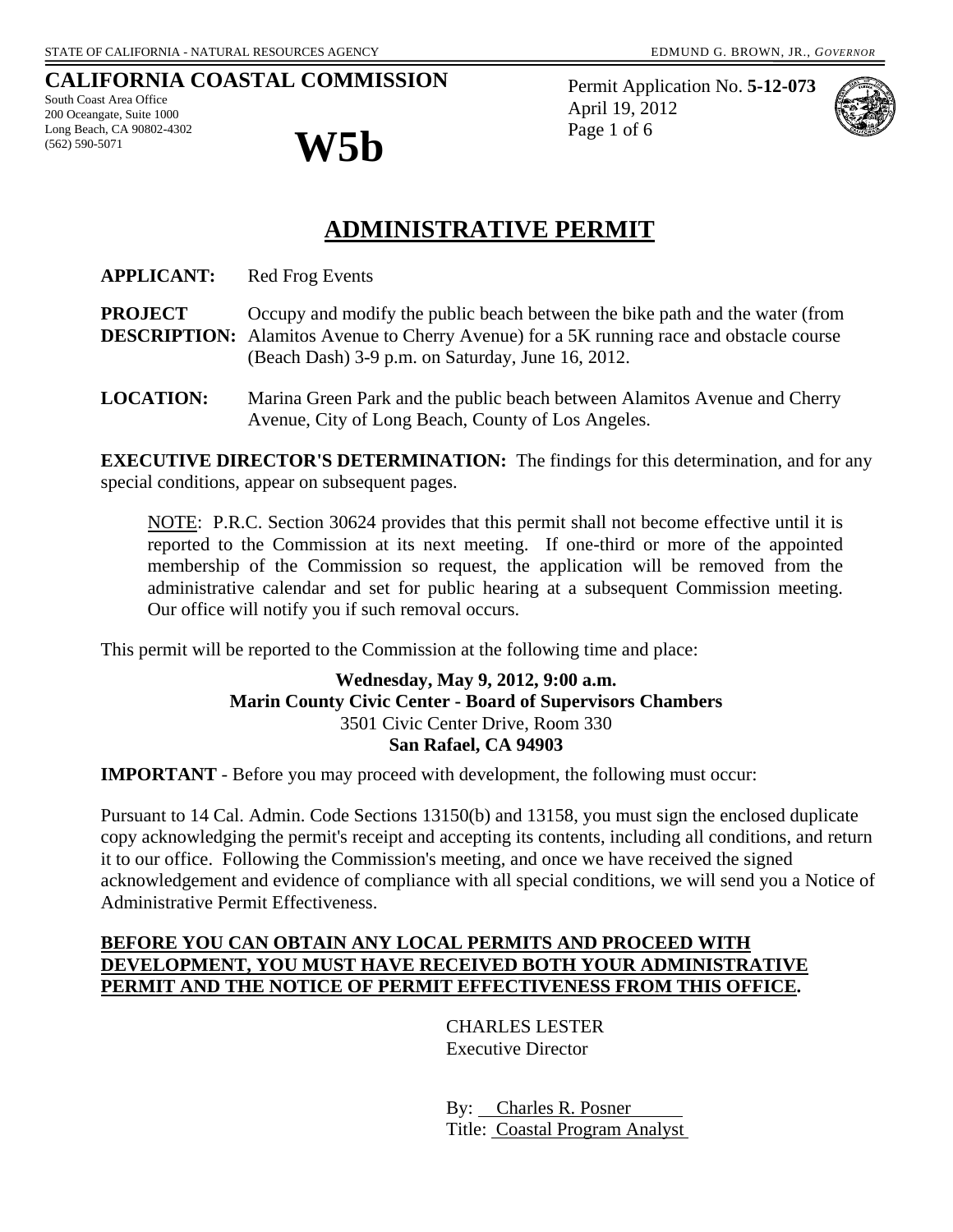### **SPECIAL CONDITIONS:** See Page Five.

#### **EXECUTIVE DIRECTOR'S DETERMINATION (continued):**

The Executive Director hereby determines that the proposed development is a category of development which, pursuant to PRC Section 30624, qualifies for approval by the Executive Director through the issuance of an Administrative Permit. Subject to Standard and Special Conditions as attached, said development is in conformity with the provisions of Chapter 3 of the Coastal Act of 1976 and will not have any significant impacts on the environment within the meaning of the California Environmental Quality Act. If located between the nearest public road and the sea, this development is in conformity with the public access and public recreation policies of Chapter 3.

# **FINDINGS FOR EXECUTIVE DIRECTOR'S DETERMINATION:**

# **A. Project Description**

The proposed project involves the use of the public beach on Saturday, June 16, 2012 for a 5K (fivekilometer) running race and obstacle course (Beach Dash). The area used for the proposed event includes Marina Green Park and a 1.5-kilometer segment of the public beach situated between the bike path and the water (Exhibit #2). A fenced festival area (a 20'x 40'stage, a beer tent, food and beverage tents, food trucks, first aid, ten portable toilets, dumpsters, etc.) will be located at the east end of the Marina Green, where the race start/finish line is located. In order to avoid conflicts with beachgoers on the day of the event (between the Junipero Avenue public beach parking lot and the sea), the race course does not extend east of the western end of the parking lot where the City of Long Beach Lifeguard station is located (Exhibit #2).

The project includes ten obstacles that are proposed to be placed at regular intervals along the race course. The proposed obstacles include: four-foot high walls, things to crawl under/through, hills of sand, an eighty-foot long pool of ice water, and one-foot high piles of burning logs. The construction of the proposed obstacles includes minor grading and the movement of beach sand. The race course will be marked with yellow caution tape and rebar poles, and race course crossings will be provided every two hundred feet in order to maintain public access to the water during the event. Public access to the water will remain open at all times along the entire beach, even thought the race course itself will occupy a part of the sandy beach for the entire day. The beach bike path will remain open, with limited intermittent interruptions at one point where the race course crosses the bike path near the festival area.

The set-up for the event (the festival area and ten obstacles) will commence on Tuesday, June 12, 2012. The obstacles will be pre-constructed in paved areas, and then placed on the dry sand and secured in place by footings put in three-foot deep holes. All of the obstacles will be placed above the high tide line. No wet cement, wet concrete or other construction materials are allowed on the sand. Clean-up and take-down, including removal of the obstacles (in their entirety) will be completed on Monday, June 18, 2012. The applicant (Red Frog Events) will be responsible for cleaning up all trash and debris during and after the event so that the event area remains clean and safe.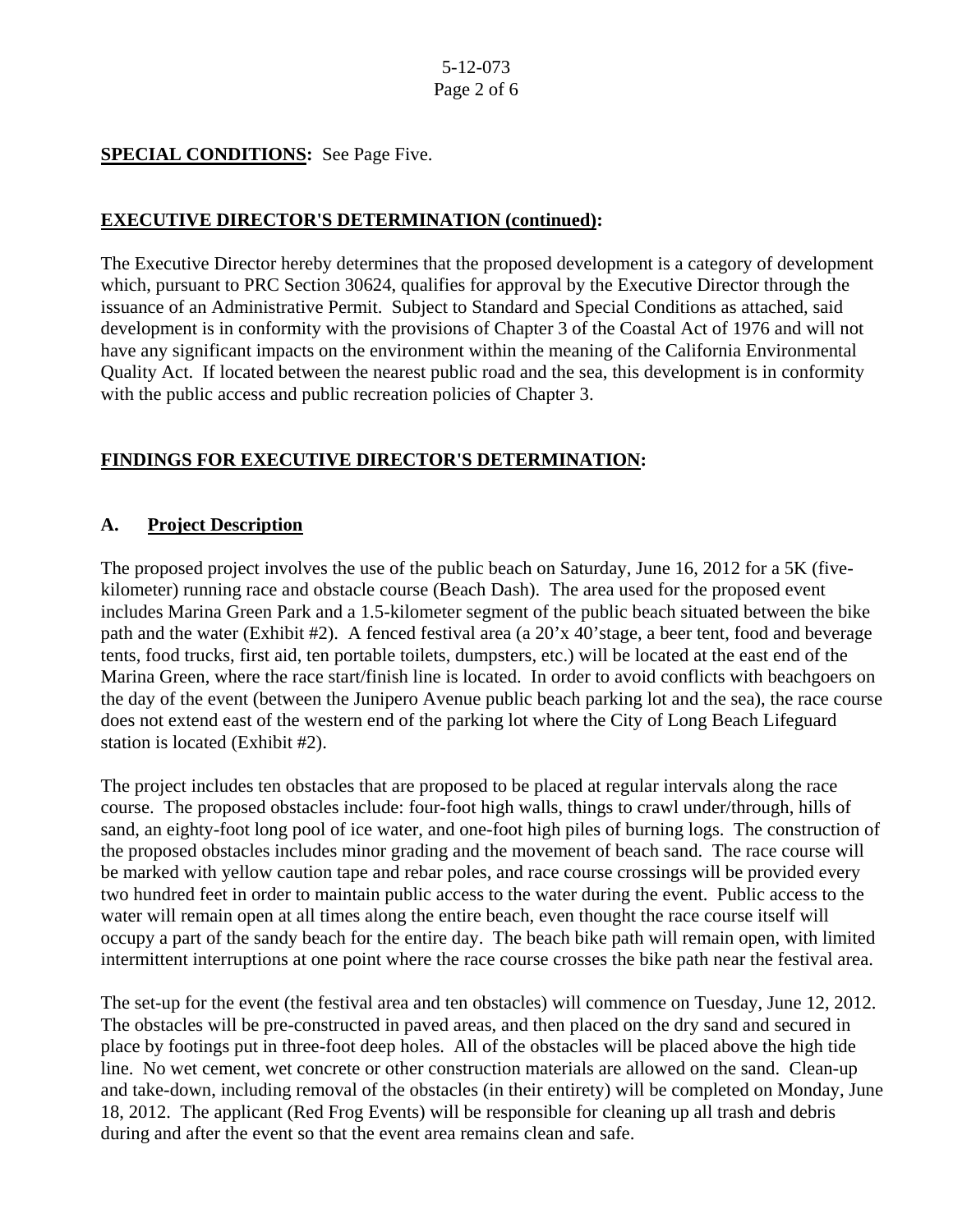#### 5-12-073 Page 3 of 6

Race participants must pay a \$65 fee to compete, but spectators will not be charged any admission fee. The applicant expects approximately three thousand participants. The racers will be timed, with groups of three hundred racers starting every thirty minutes, starting at 4 p.m. The event will end at 9 p.m. The proposed temporary event does not qualify for a temporary event permit exclusion because it occupies part of the sandy beach, occurs during the period between Memorial Day and Labor Day weekends, and could adversely affect public access to the shoreline.

The proposed event has been designed and conditioned to reduce adverse impacts on public access and conflicts with beach goers. The race course turn-around point is located west of the Junipero Avenue public beach parking lot in order to reduce conflicts with public access and use of the shoreline at the public beach parking lot. This popular beach (the sand area situated between the parking lot and the water) is expected to be heavily populated on the day of the event because it is the first Saturday after school ends for the Long Beach School District. The primary parking supply for the proposed event is the Convention Center parking lot, which is inland of Shoreline Drive near the festival area (Exhibit #2). Since the event does not start until the late afternoon (3 p.m.), the parking demand for the proposed event is not expected to conflict with the parking needs of other beach goers as most people will have already arrived at the shoreline hours before the event.

Special Conditions are imposed on the permit (see Page Five) in order to ensure that the proposed event does not cause any significant adverse impacts to coastal access or coastal resources. As conditioned, the proposed project does not: a) adversely impact public access to and use of the water; b) adversely impact public recreational use of a public park or beach; or c) otherwise adversely affect recreation, access or the visual resources of the coast.

# **B. Public Access**

As conditioned, the proposed development will not have any new adverse impact on public access to the coast or to nearby recreational facilities. Thus, as conditioned, the proposed development conforms with Sections 30210 through 30214, Sections 30220 through 30224, and 30252 of the Coastal Act.

# **C. Public Recreation**

The proposed development, as conditioned, does not interfere with public recreational use of coastal resources. The proposed development, as conditioned, protects coastal areas suited for recreational activities. Therefore, the Commission finds that the proposed development, as conditioned, is in conformity with Sections 30210 through 30214 and Sections 30220 through 30223 of the Coastal Act regarding the promotion of public recreational opportunities.

# **D. Water Quality**

The proposed work will be occurring on or within coastal waters. The storage or placement of construction material, debris, or waste in a location where it could be discharged into coastal waters would result in an adverse effect on the marine environment. To reduce the potential for construction related impacts on water quality, the Commission imposes special conditions requiring, but not limited to, the appropriate storage and handling of construction equipment and materials to minimize the potential of pollutants to enter coastal waters and for the use of on-going best management practices following construction. As conditioned, the Commission finds that the development conforms with Sections 30230 and 30231 of the Coastal Act.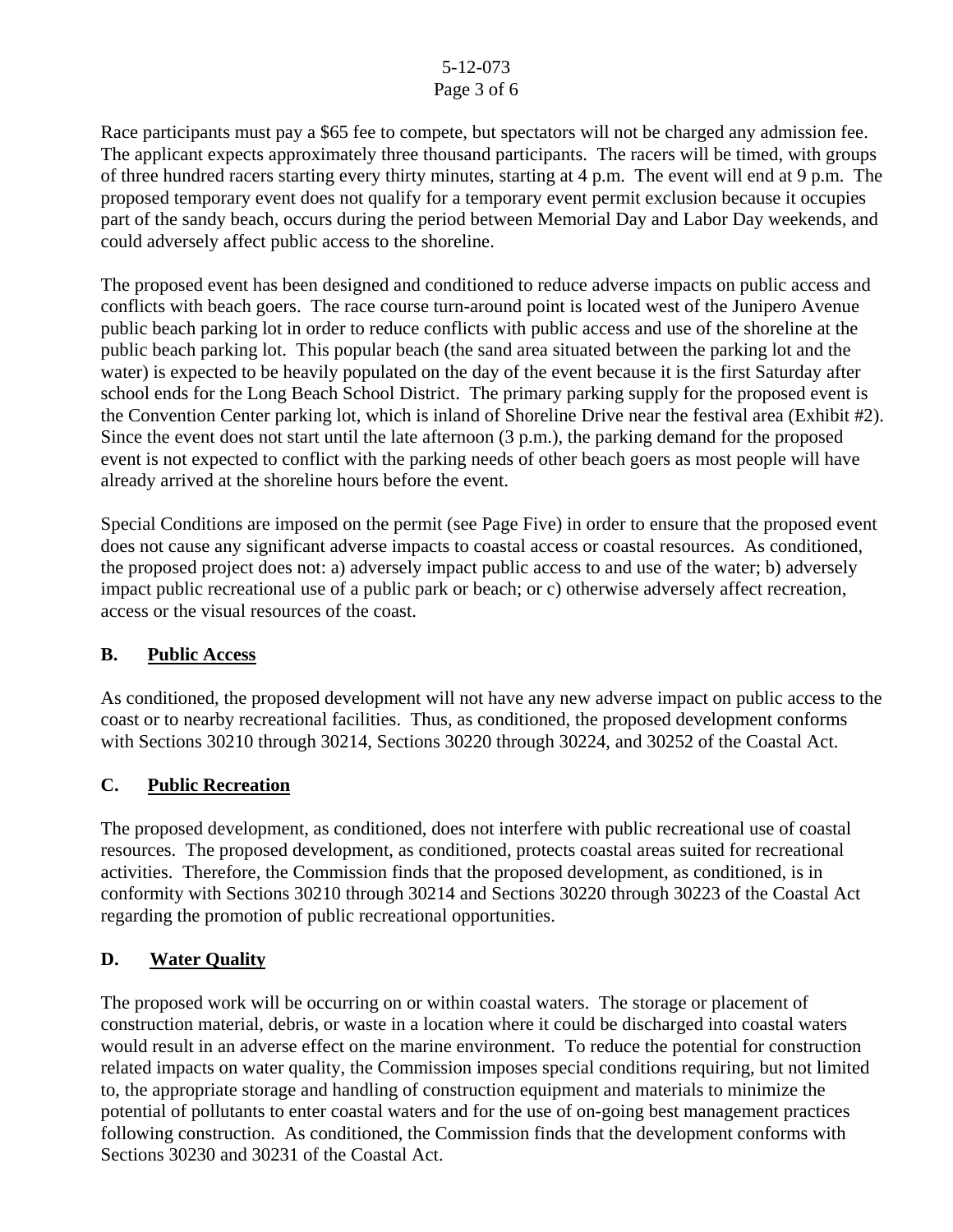# **E. Local Coastal Program**

A coastal development permit is required from the Commission for the proposed development because it is located within the Commission's area of original jurisdiction. The Commission's standard of review for the proposed development is the Chapter 3 policies of the Coastal Act. The City of Long Beach certified LCP is advisory in nature and may provide guidance. The Commission certified the City of Long Beach LCP on July 22, 1980. As conditioned, the proposed development is consistent with Chapter 3 of the Coastal Act and with the certified LCP for the area.

# **F. California Environmental Quality Act (CEQA)**

As conditioned, there are no feasible alternatives or feasible mitigation measures available which would substantially lessen any significant adverse effect which the activity may have on the environment. Therefore, the Commission finds that the proposed project, as conditioned to mitigate the identified impacts, is the least environmentally damaging feasible alternative and can be found consistent with the requirements of the Coastal Act to conform to CEQA.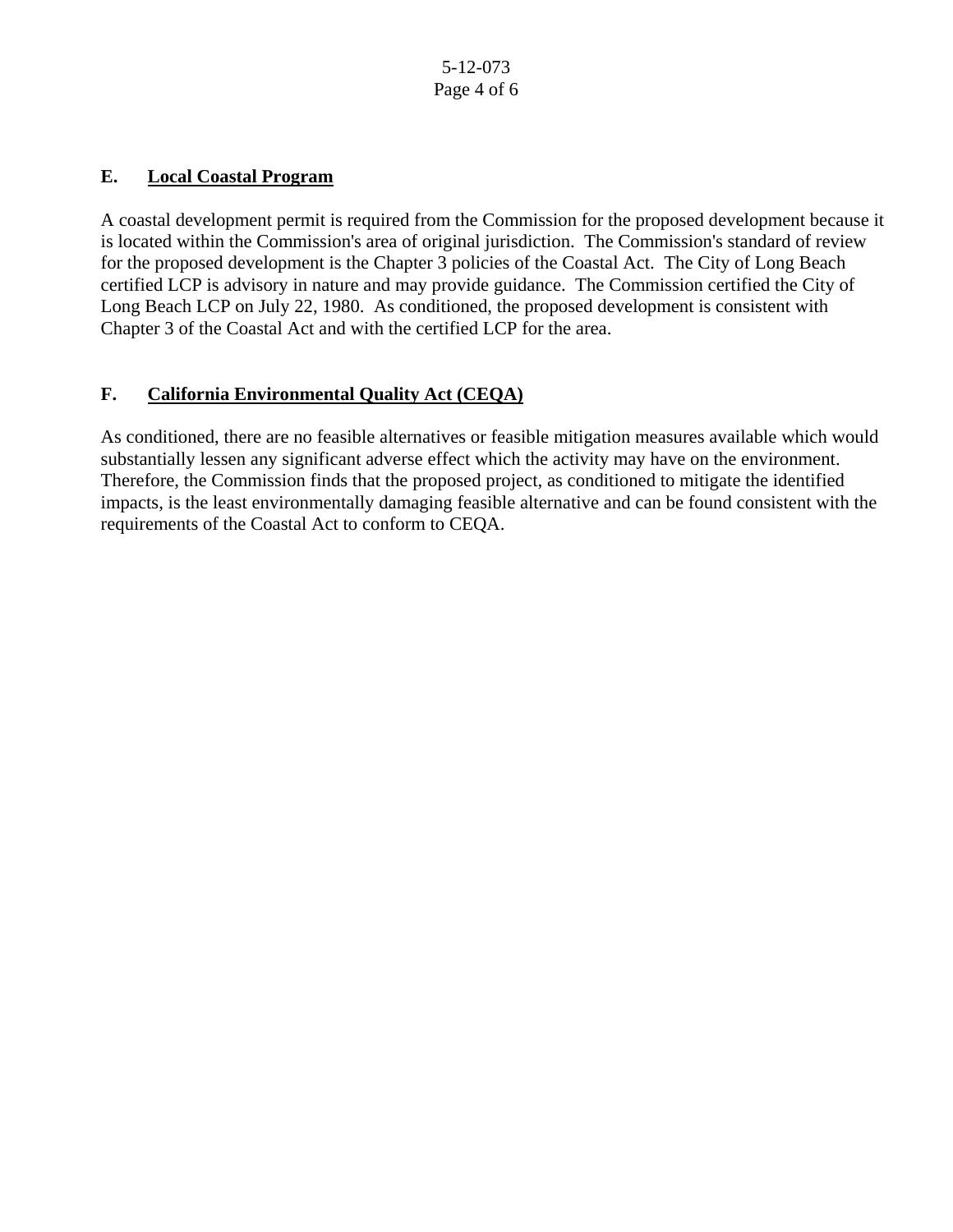#### **SPECIAL CONDITIONS:**

#### 1. **Permit Compliance**

The temporary event (Beach Dash) and development approved by Coastal Development Permit 5- 12-073 must occur in strict compliance with the proposal as set forth in the application for permit, subject to any special conditions. The approved race course is shown on Exhibit #2 of the staff report dated April 19, 2012. Any deviation from the approved plan must be submitted for review by the Executive Director to determine whether an amendment to this coastal development permit is required pursuant to the requirements of the Coastal Act and the California Code of Regulations. No changes to the approved development shall occur without a Commission amendment to this coastal development permit or a new coastal development permit, unless the Executive Director determines that no amendment or new permit is required.

#### 2. **Public Access**

Public access to the water will remain open at all times. The course shall be clearly marked and race course crossings shall be provided at regular intervals (every 200 feet) along the race course in order to maintain public access to the water during the event. Signs shall be posted at each public access point which clearly designate the race course crossings.

#### 3. **Construction Responsibilities and Debris Removal**

- a) All development, including the race course and obstacles, shall be placed above the high tide line. The placement of obstacles, disturbance of the sand, and any development is prohibited at all times in the subtidal or intertidal zones.
- b) Machinery and construction are prohibited at all times in the subtidal or intertidal zones.
- c) No wet cement, wet concrete or other construction materials are permitted on the sand.
- d) No construction materials, equipment, debris, or waste will be placed or stored where it may be subject to wave, wind, or rain erosion and dispersion.
- e) Any and all construction material shall be removed from the site at completion of the event and stored or disposed of at an appropriate location.
- f) At the end of the event, the permittee shall inspect the project area and ensure that no debris, trash or construction material has been left on the beach, in the park, in the water, or in any parking area.

#### 4. **Assumption of Risk**

By acceptance of this permit, the applicant, on behalf of a) itself; b) its successors and assigns and c) any other holder of the possessory interest in the development authorized by this permit, acknowledges and agrees i) that the site may be subject to hazards from waves, storm waves, flooding and erosion; ii) to assume the risks to the applicant and the property that is the subject of this permit of injury and damage from such hazards in connection with this permitted development; iii) to unconditionally waive any claim of damage or liability against the Commission, its officers, agents, and employees for injury or damage from such hazards; iv) to indemnify and hold harmless the Commission, its officers, agents, and employees with respect to the Commission's approval of the project against any and all liability, claims, demands, damages,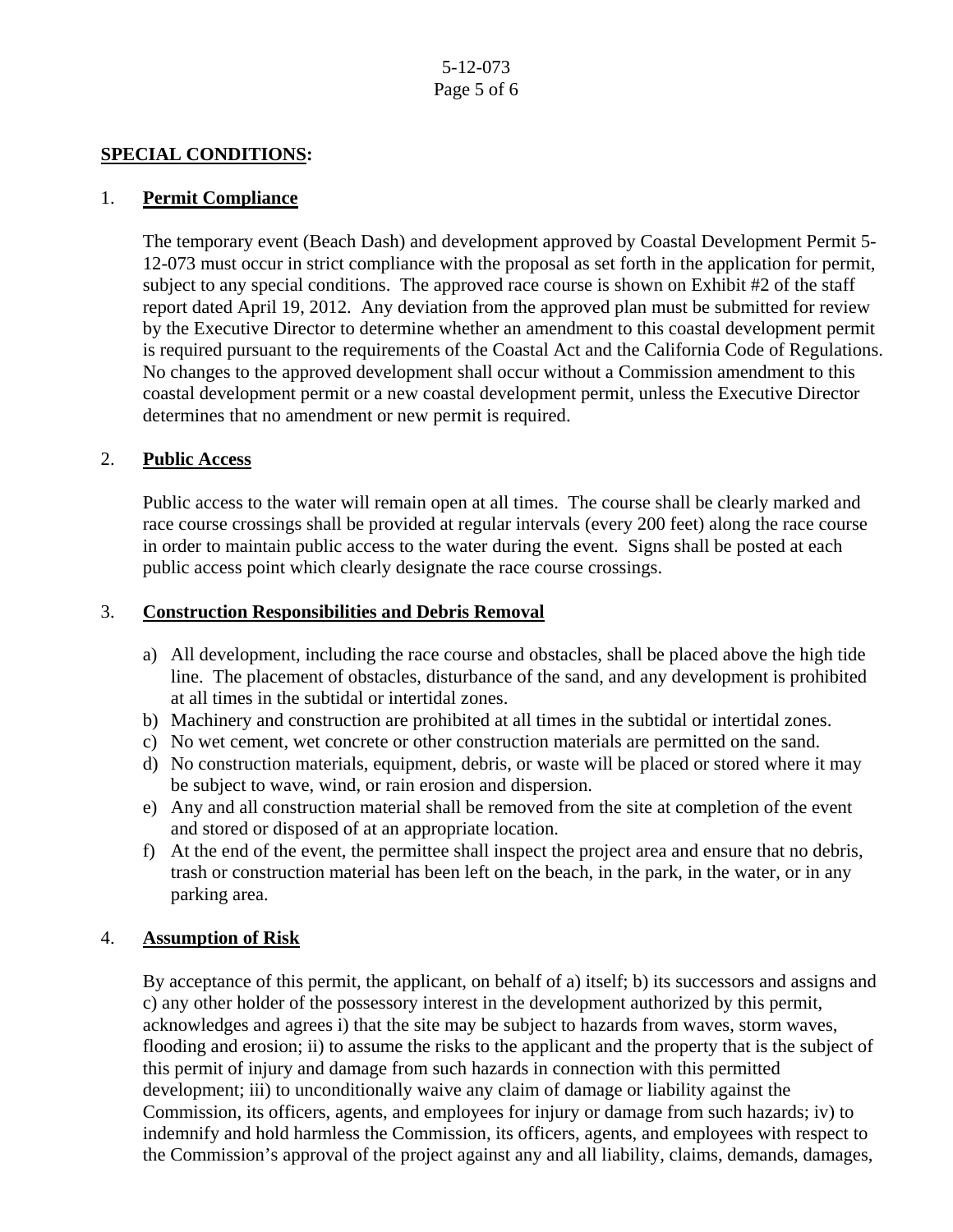#### 5-12-073 Page 6 of 6

costs (including costs and fees incurred in defense of such claims), expenses, and amounts paid in settlement arising from any injury or damage due to such hazards; and v) to agree to include a provision in any subsequent sublease or assignment of the development authorized by this permit requiring the sublessee or assignee to submit a written agreement to the Commission, for the review and approval of the Executive Director, incorporating all of the foregoing restrictions identified in i through v.

# **STANDARD CONDITIONS:**

- 1. Notice of Receipt and Acknowledgment. The permit is not valid and development shall not commence until a copy of the permit, signed by the permittee or authorized agent, acknowledging receipt of the permit and acceptance of the terms and conditions, is returned to the Commission office.
- 2. Expiration. If development has not commenced, the permit will expire two years from the date this permit is reported to the Commission. Development shall be pursued in a diligent manner and completed in a reasonable period of time. Application for extension of the permit must be made prior to the expiration date.
- 3. Interpretation. Any questions of intent or interpretation of any term or condition will be resolved by the Executive Director or the Commission.
- 4. Assignment. The permit may be assigned to any qualified person, provided assignee files with the Commission an affidavit accepting all terms and conditions of the permit.
- 5. Terms and Conditions Run with the Land. These terms and conditions shall be perpetual, and it is the intention of the Commission and the permittee to bind all future owners and possessors of the subject property to the terms and conditions.

# **ACKNOWLEDGMENT OF PERMIT RECEIPT/ACCEPTANCE OF CONTENTS:**

\_\_\_\_\_\_\_\_\_\_\_\_\_\_\_\_\_\_\_\_\_\_\_\_\_\_\_\_ \_\_\_\_\_\_\_\_\_\_\_\_\_\_\_\_\_\_\_\_\_\_

I/We acknowledge that I/we have received a copy of this permit and have accepted its contents including all conditions.

Applicant's Signature Date of Signing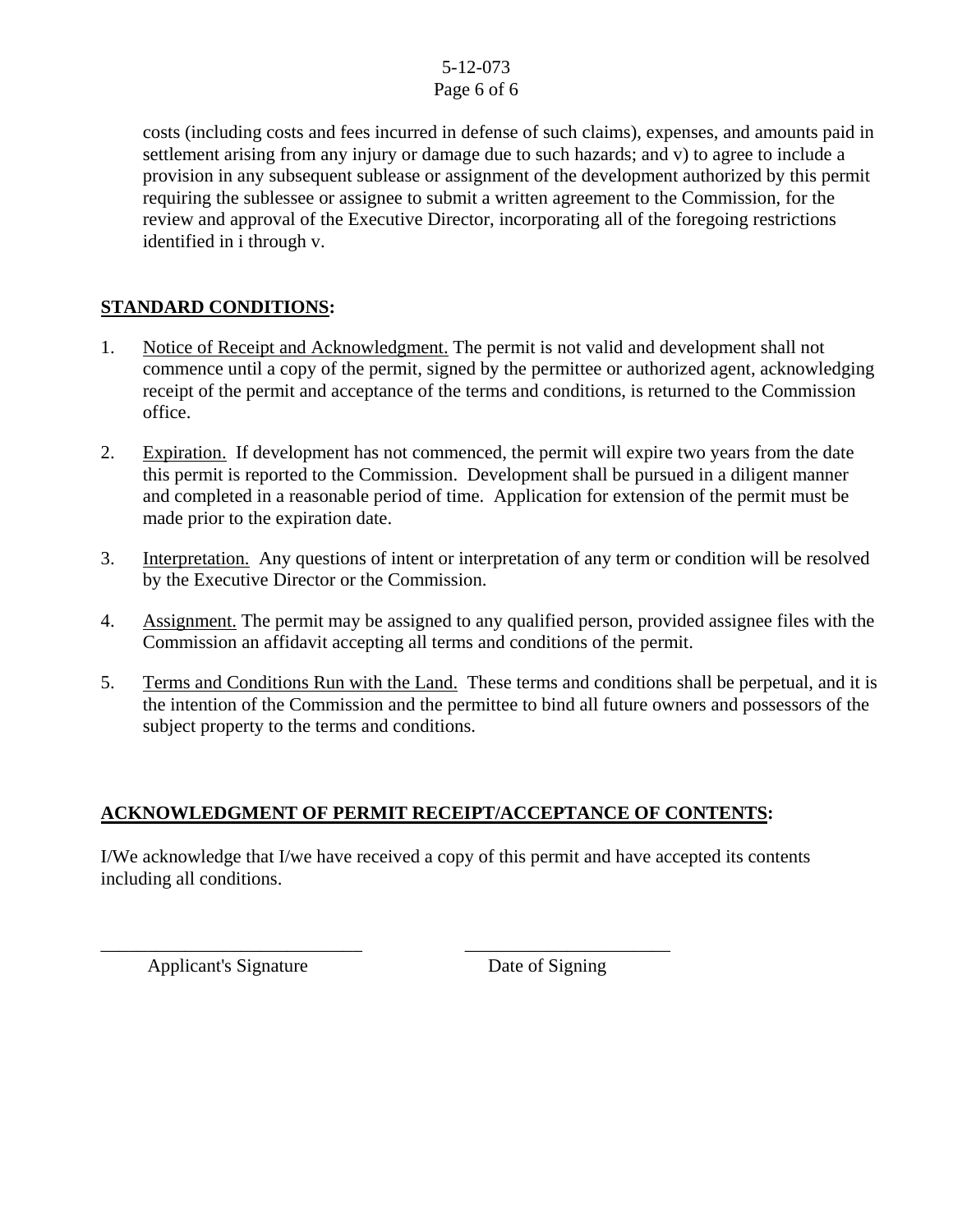# **City of Long Beach**